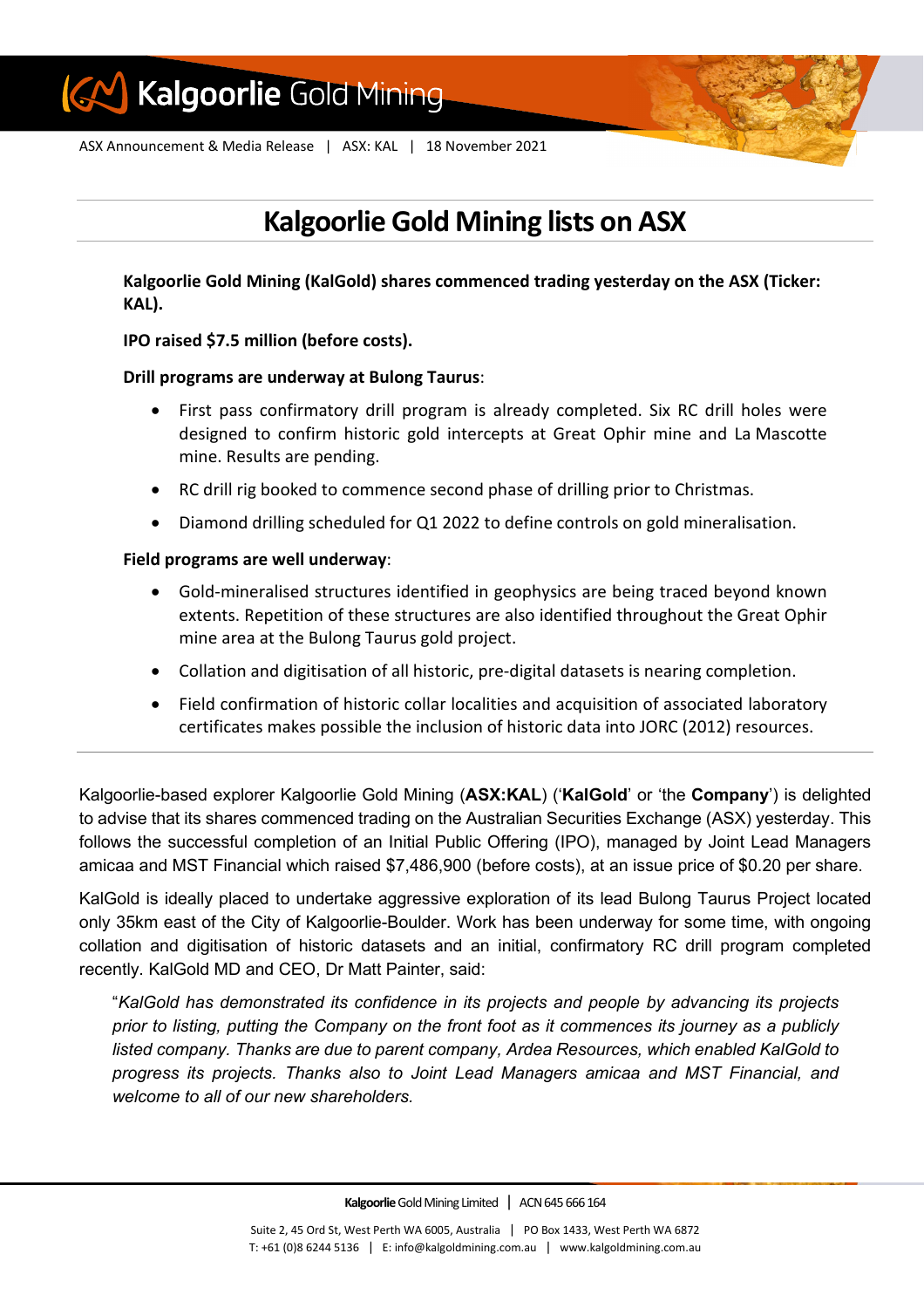*KalGold has an incredible portfolio of projects that we will systematically assess and rigorously explore. We aim to bring our considerable expertise and record of discovery to create lasting shareholder value through discovery of gold deposits within and around the Kalgoorlie region."*

### **Programs are already underway**

Extensive reassessment and interpretation of the geology of the Bulong Taurus area is well advanced, and is already defining new, never tested drill targets. Gold mineralised zones at Great Ophir, Golden Crown, and Fremantle are associated in geophysics with a distinct generation of structures. At least 70 similar structures have been identified throughout the Great Ophir area. The most prospective of these are drill targets for forthcoming programs.

An initial, short RC drill program was recently completed, and assay results are pending. A total of 4 holes at the Great Ophir Mine (M25/151) and 2 holes at Central (La Mascotte Mine, M25/19) for 470m were drilled to confirm gold mineralisation and alteration distributions associated with historic high-grade results in drill holes TAC-004 and BD6:

| <b>Great Ophir Mine</b>    | TAC-004                     | 5m at 52.1g/t Au from $15m1$            |
|----------------------------|-----------------------------|-----------------------------------------|
| La Mascotte Mine (Central) | B <sub>D</sub> <sub>6</sub> | 10m at 39.13g/t Au from $128m1$         |
|                            |                             | including 1m at 34.3g/t Au from $132m1$ |
|                            |                             | and 3m at 115.7g/t Au from $135m1$      |

Results from the confirmatory program are pending and will be released once received and processed by the Company.

Further drilling is scheduled, including:

- RC drilling is booked for either side of the Christmas/New Year break to follow up and expand upon the first program;
- an auger program will commence near-surface sampling in unexplored portions of the Bulong Taurus project area and is scheduled to commence in December; and
- diamond drilling, scheduled in Q1 2022, will target specific areas defined by the RC programs to define controls on gold mineralisation which will inform subsequent drill programs.

This will be complemented by ongoing, day to day field mapping, sampling and confirmation of historic data as well as interpretation and targeting that will maximise the effectiveness of these drill programs.

# **A new picture of an old gold mining centre**

KalGold can make the leap directly to drilling because, behind the scenes, work has progressed diligently over the past 6 months to collate, digitise, and construct historic, pre-digital datasets into 3 dimensional models of the Taurus Mining Centre at Bulong Taurus. The Company is well-placed to build on a solid foundation to accelerate discovery and maximise returns to shareholders.

<span id="page-1-0"></span><sup>1</sup> *Source:* KalGold Prospectus, and Ardea Resources ASX announcement, 24 August 2021 "Kalgoorlie Gold Mining Limited: Spin-out of Ardea's Kalgoorlie-based gold assets"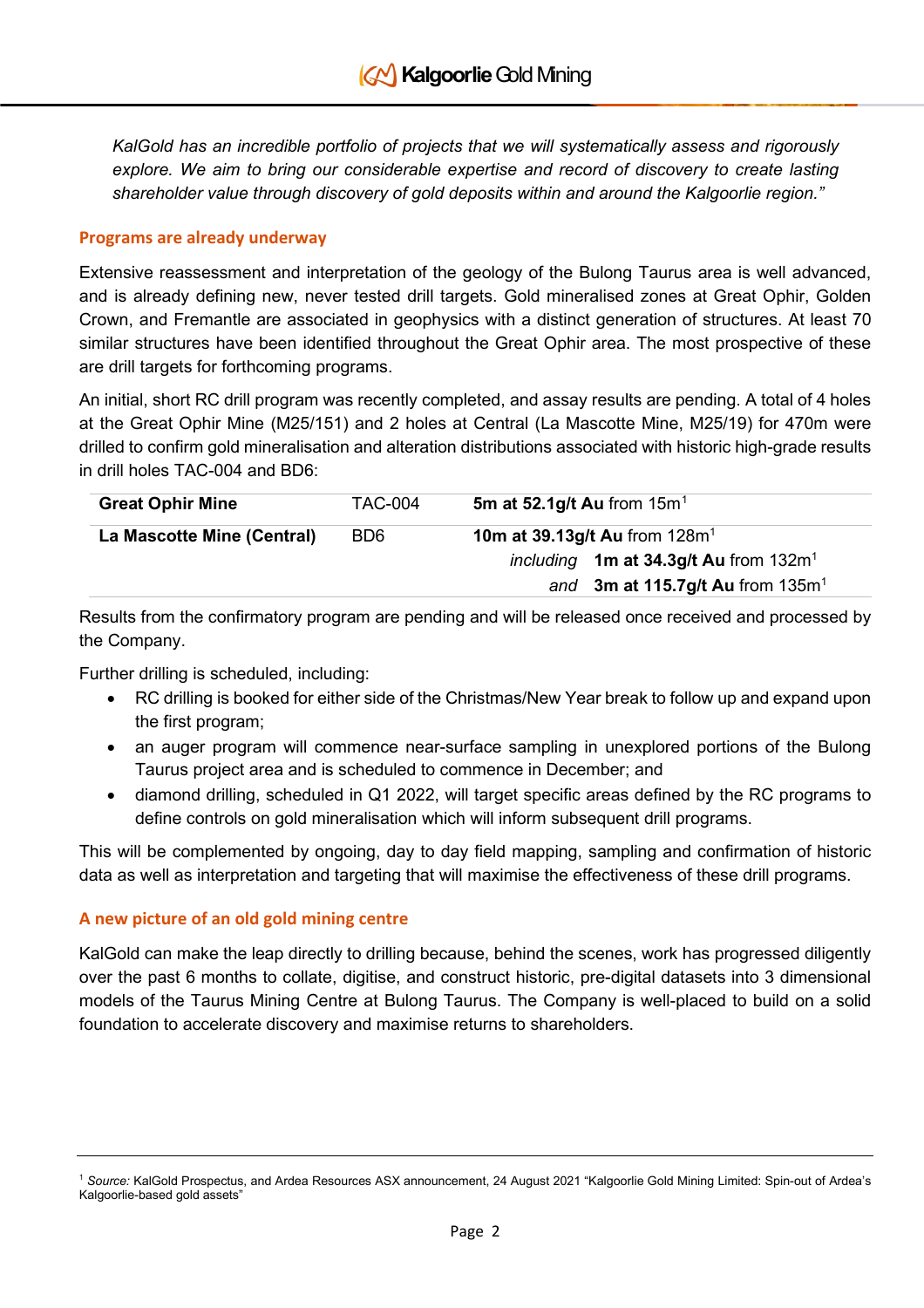

*Figure 1 – The Taurus Mining Centre, part of the Bulong Taurus project, showing its constituent gold mines. The mining centre was most active from 1894 to 1940 but has been worked almost continuously by prospectors since. KalGold's collation and digitisation of all available historic data, combined with onground validation combined with aerial imagery and geophysics, has enabled delineation of the extent of the mining centre. Work continues as more records are investigated. Mine names are shown in black, with prospect names used by subsequent explorers shown in red. (GDA94 Zone 51)*

Collation of documents describing historic mining operations with modern surface imagery and geophysics provides a new picture of the Taurus Mining Centre (Figure 1). In total, 177 mine workings have been identified at 35 mine sites that were active at various times between September 1894 and June 1940.

Historic records show that the mining centre covers a broad area, with workings spread over more than 3km from **Baronet mine** in the south to **Golden Crown mine** in the north. Importantly, the mining centre has east-west breadth as well, measuring over 2km from **Melbourne United mine** in the west to **Planimeter mine** in the east. The gap of around 500m between the **Planimeter** and **Mt Bennet mines** further southeast is almost entirely covered by thick transported cover. Most of these areas have not been drilled to fresh rock, and many have not been explored for decades or at all. These target areas, along with many new structural targets currently being defined, will form the framework for KalGold exploration of Bulong Taurus.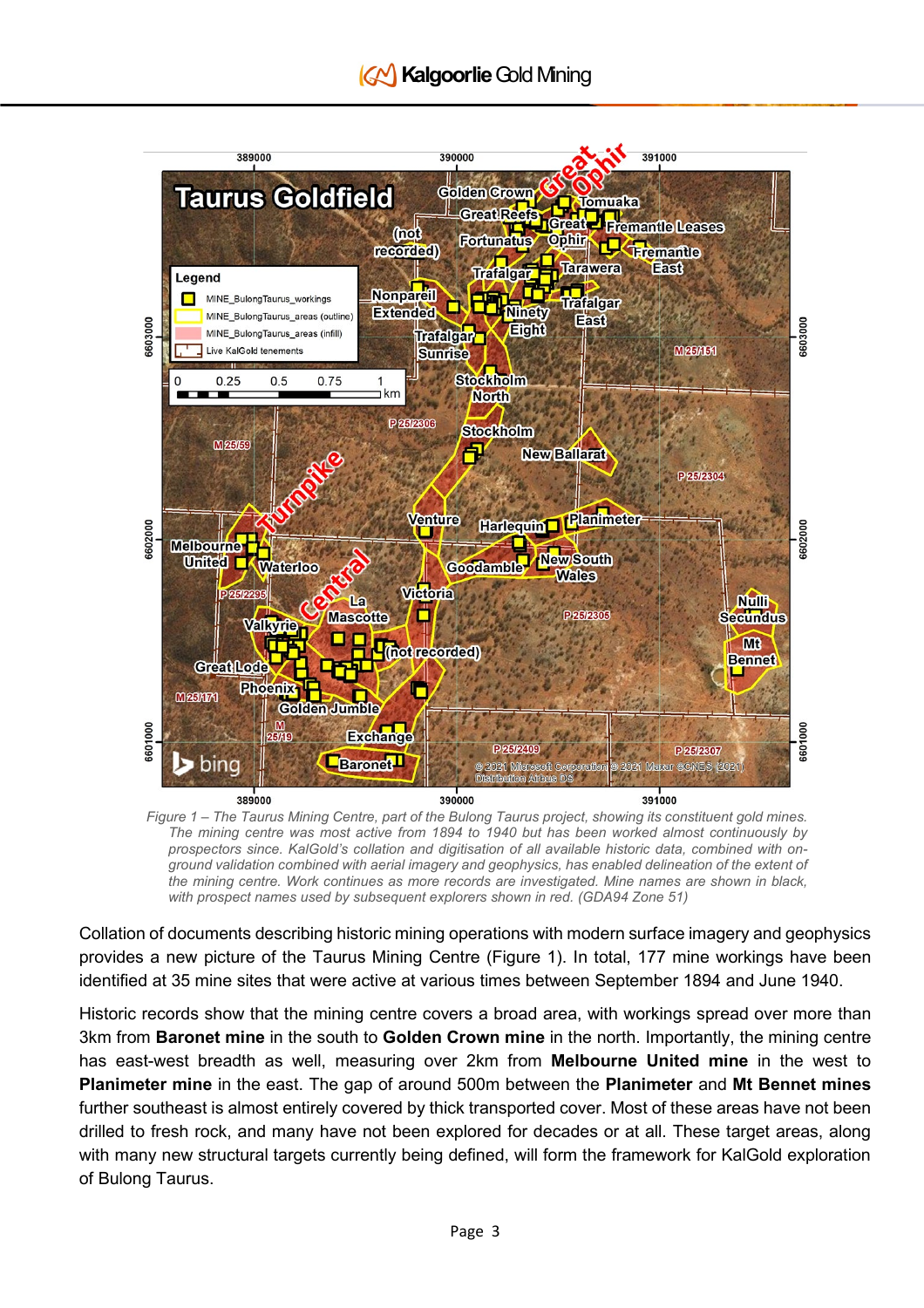KalGold is the first in decades to assemble all tenure at the Taurus Mining Centre under the one company, enabling full and uncompromised exploration of its gold deposits, with the additional advantage of being able to apply modern day exploration techniques, managed by a team with a track record of discovery success.

# **Authorised for lodgement by the Board of Kalgoorlie Gold Mining Limited.**

For further information regarding KalGold, please visit **[kalgoldmining.com.au](http://www.kalgoldmining.com.au/)** or contact:

# **Matt Painter**

Managing Director and Chief Executive Officer Tel +61 8 6244 5136

# **About KalGold**

Kalgoorlie Gold Mining (KalGold, ASX:KAL) is an ASX-listed resources company, with a large portfolio of West Australian projects, focussed on:

- The **Bulong Taurus Project**, 35km east of Kalgoorlie-Boulder, which offers opportunity for rapid conversion of new and historic drill results to JORC resources. The Taurus gold mining centre was discovered in the 1890s gold rush and has been almost continuously worked by prospectors since. KalGold is the first company in generations to assemble the full tenement package over the mining centre to fully and properly assess this highly mineralised area for significant gold deposits.
- The **Keith-Kilkenny** and **Laverton Tectonic Zone Projects**, which will focus on overlooked areas of these highly prospective terranes. Broad areas containing nickel laterite deposits have not been assessed for gold in decades, and KalGold will initially focus on assaying archived samples from historic programs. Other areas contain recent prospector discoveries that have not been previously explored.
- Other projects, including the **Kalgoorlie Project**, that offer numerous conceptual targets that will be refined and tested through ongoing field and desktop programs.